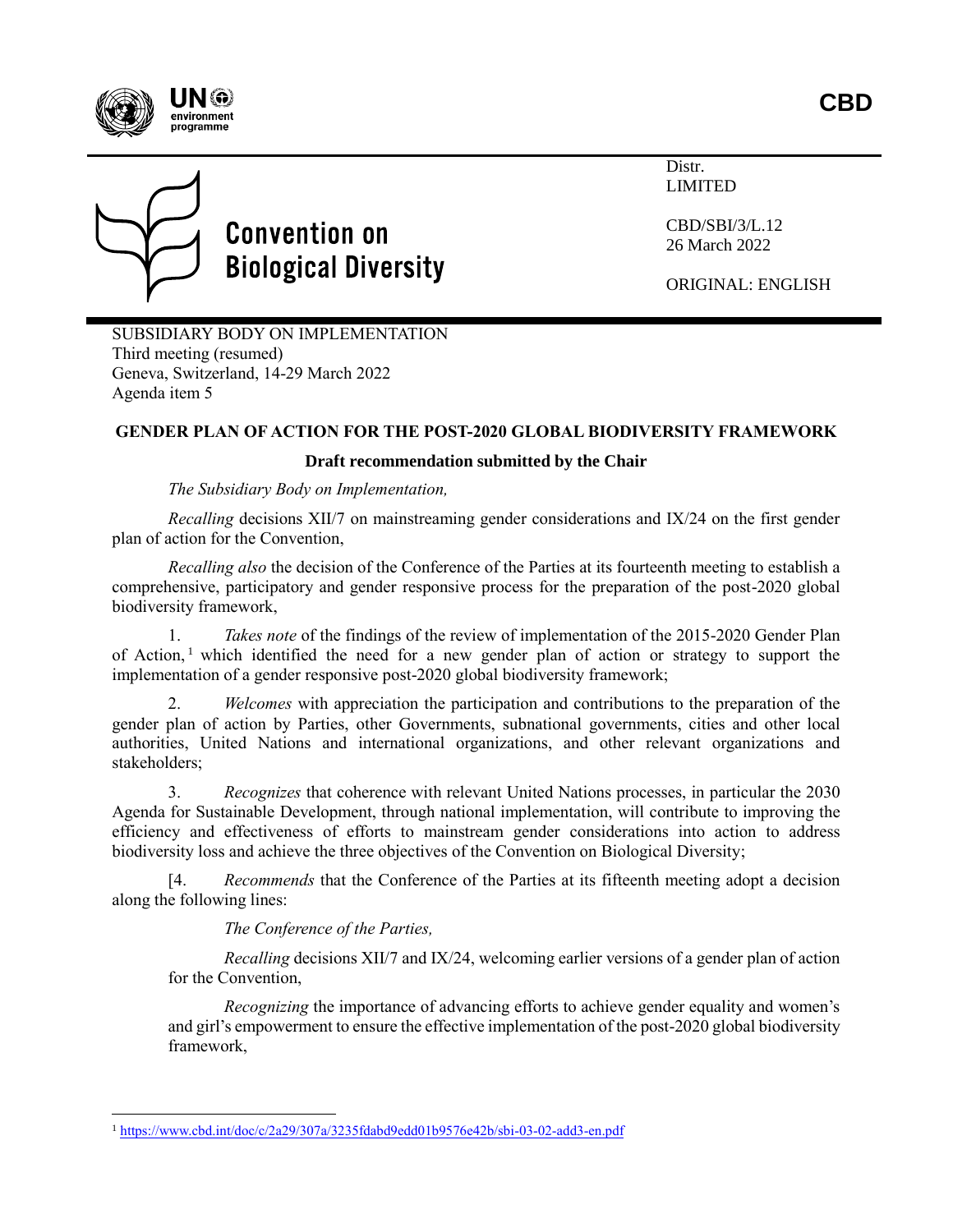$\overline{a}$ 

*Also recognizing* that the full and effective participation and leadership of women in all aspects of Convention processes, particularly in policy and action at national and local levels, is vital for achieving long-term biodiversity goals, and the 2050 Vision of Living in Harmony with Nature,

1. *Adopts* the gender plan of action;

2. *Urges* Parties, and *invites* other Governments**,** subnational governments, cities and other local authorities, and relevant organizations to implement the gender plan of action to support and advance gender mainstreaming and gender responsive implementation of the post-2020 global biodiversity framework;

3. *Also invites* relevant organizations of the United Nations family and other international organizations and initiatives to support coherent gender responsive implementation of the post-2020 global biodiversity framework, through identifying synergies and drawing on relevant experience from related processes;

4. *Urges* Parties and *invites* where appropriate, relevant organizations to incorporate the gender plan of action in national biodiversity strategies and action plans, and to include genderspecific indicators in the development of national indicators, collecting data disaggregated by sex, age and other demographic factors and gender indicators, where possible;

5. *Invites* Parties to implement the gender plan of action in synergy with gender plans or strategies developed under other relevant multilateral environmental agreements or related multilateral processes, as appropriate;

6. *Encourages* Parties to submit information on efforts and steps taken to implement the gender plan of action in their national reporting, including sex-disaggregated data;

7. *Also encourages* Parties to appoint and provide support for a national gender and biodiversity focal point, for biodiversity negotiations, implementation and monitoring;

8. *Requests* the Executive Secretary, in collaboration with Parties, indigenous peoples and local communities, women's and youth organizations, and other relevant stakeholders, to facilitate outreach and capacity-building and development activities with a view to exchanging experiences, good practices, and lessons learned, to support the implementation of the gender plan of action;

9. *Also requests* the Executive Secretary, based inter alia on the information received pursuant to paragraph 6 above and with the support of relevant partners, to undertake a mid-term review of implementation of the gender plan of action, identifying progress, lessons learned, and further work to be undertaken for consideration by the Subsidiary Body on Implementation at its fifth meeting;

10. *Invites* the Global Environment Facility<sup>2</sup> and relevant bilateral and multilateral funding organizations to provide technical and financial support as well as capacity-building and development, for implementation of the gender plan of action;

11. *Invites* Parties to increase representation of women in their delegations to meetings of the Convention on Biological Diversity, with a view to achieving gender balance, including through requests for support for participation through the Special Voluntary Trust Fund (BZ), where applicable;

12. *Also invites* Parties, and relevant public and private entities, to increase the gender responsiveness of biodiversity capacity-building and development, technical and scientific cooperation and technology transfer, provision of financial resources, and other means of

<sup>&</sup>lt;sup>2</sup> Invitation to the GEF to be added in the relevant decision pertaining to the GEF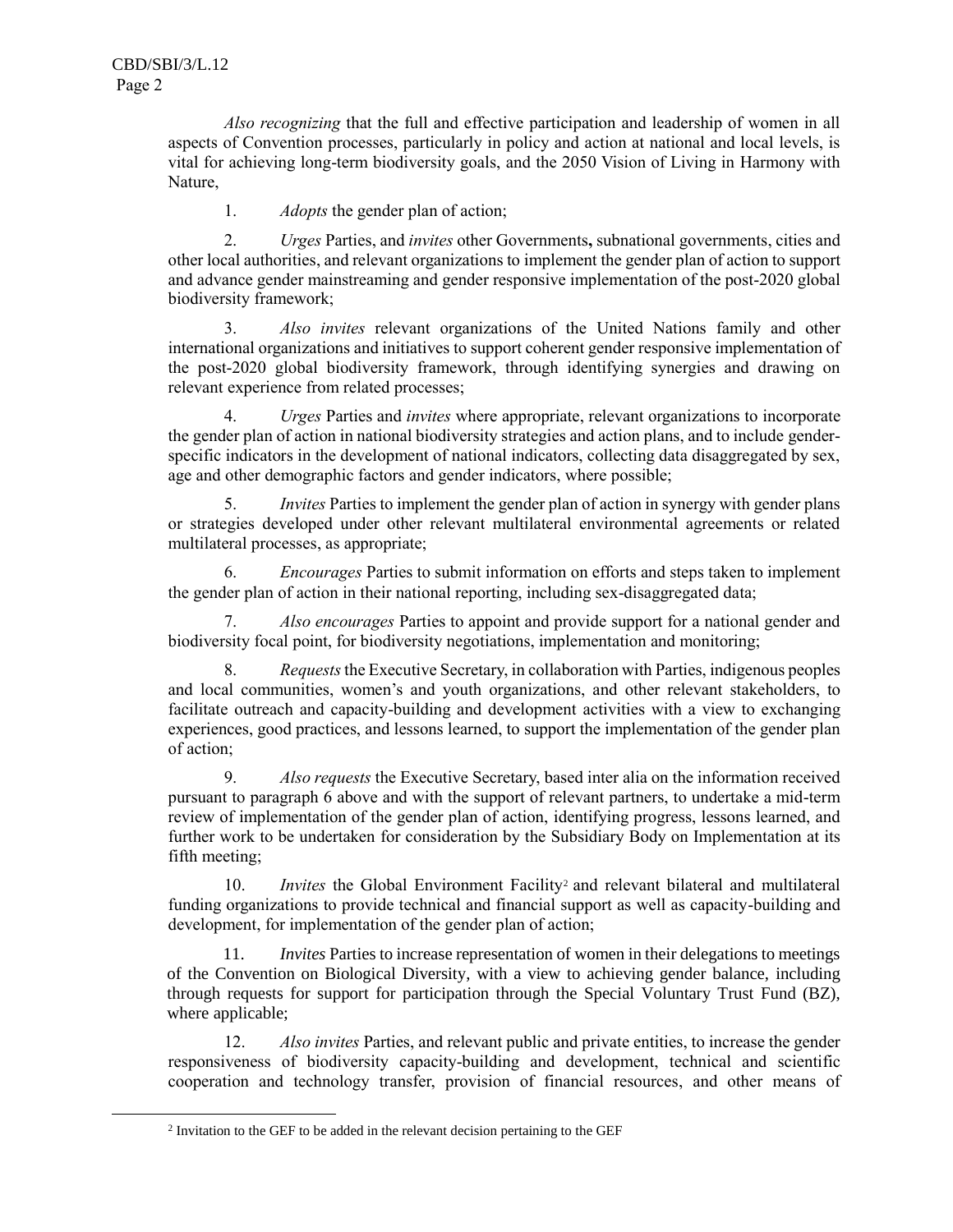implementation, with an aim to strengthen the support for the full and effective participation of women and girls.

#### *Annex*

### **GENDER PLAN OF ACTION**

### **I. PURPOSE**

1. The purpose of the gender plan of action is to support and promote the gender responsive implementation of the post-2020 global biodiversity framework. The plan will also support a gender responsive approach to applying the implementation mechanisms associated with the framework.

### **II. MODALITIES**

2. The implementation of the gender plan of action and its proposed expected outcomes, objectives, and actions, 3 are based on the following modalities:

(a) Maximizing synergies between gender equality and the conservation, sustainable use and the fair and equitable sharing of benefits arising out of the utilization of genetic resources considering also the consequences of climate change and land and sea use change as drivers of biodiversity loss. Recognizing the links between gender equality and key environmental concerns, the implementation of the gender plan of action aims to mainstream gender and contribute to maximizing synergies between these areas, towards meeting shared objectives and supporting the implementation of the post-2020 global biodiversity framework;

(b) Ensuring coherence and coordination with the 2030 Agenda for Sustainable Development. The 2030 Agenda for Sustainable Development and its Sustainable Development Goals include gender equality as both a standalone goal and critical cross-cutting component, and emphasize the indivisibility of the different goals and targets. The gender plan of action is intended to complement and support the implementation of the different Sustainable Development Goals, in line with the biodiversity agenda and the implementation of the post-2020 global biodiversity framework;

(c) Applying a human rights-based approach to advancing gender equality in the conservation and sustainable use of biodiversity and the fair and equitable sharing of benefits arising out of the utilization of genetic resources, [and recognizing that a clean, healthy and sustainable environment is important for the enjoyment of human rights]. International human rights instruments and mechanisms, including the Convention for the Elimination of All Forms of Discrimination Against Women and the committee of experts it establishes, offer critical guidance for gender responsive environmental action that benefits both people and planet;

(d) Addressing the intersecting ways in which gender inequalities may be amplified for women and girls in all their diversity. Women and men and boys and girls around the world experience marginalization in different, multiple and intersecting ways depending on their ethnicity, social status, caste, sexual orientation and gender identity, age, and environment, among other factors. Recognizing the structural barriers and power imbalances that hamper inclusiveness of the whole of society, the implementation of the gender plan of action will take an intersectional approach, prioritizing the needs and interests of all women and girls, with particular attention to those facing multiple and intersecting forms of discrimination. The implementation of the gender plan of action will also seek to ensure the engagement of men and boys, to ensure a collaborative and supportive approach towards achieving gender equality in the conservation and sustainable use of biodiversity and the fair and equitable sharing of benefits arising out of the utilization of genetic resources;

 $\overline{a}$ 

<sup>&</sup>lt;sup>3</sup> These modalities are put forward as measures to ensure the effective implementation of the gender plan of action. As the plan is intended to enable the gender-responsive implementation of the post-2020 global biodiversity framework, the modalities put forward may also be considered relevant to the implementation of the framework.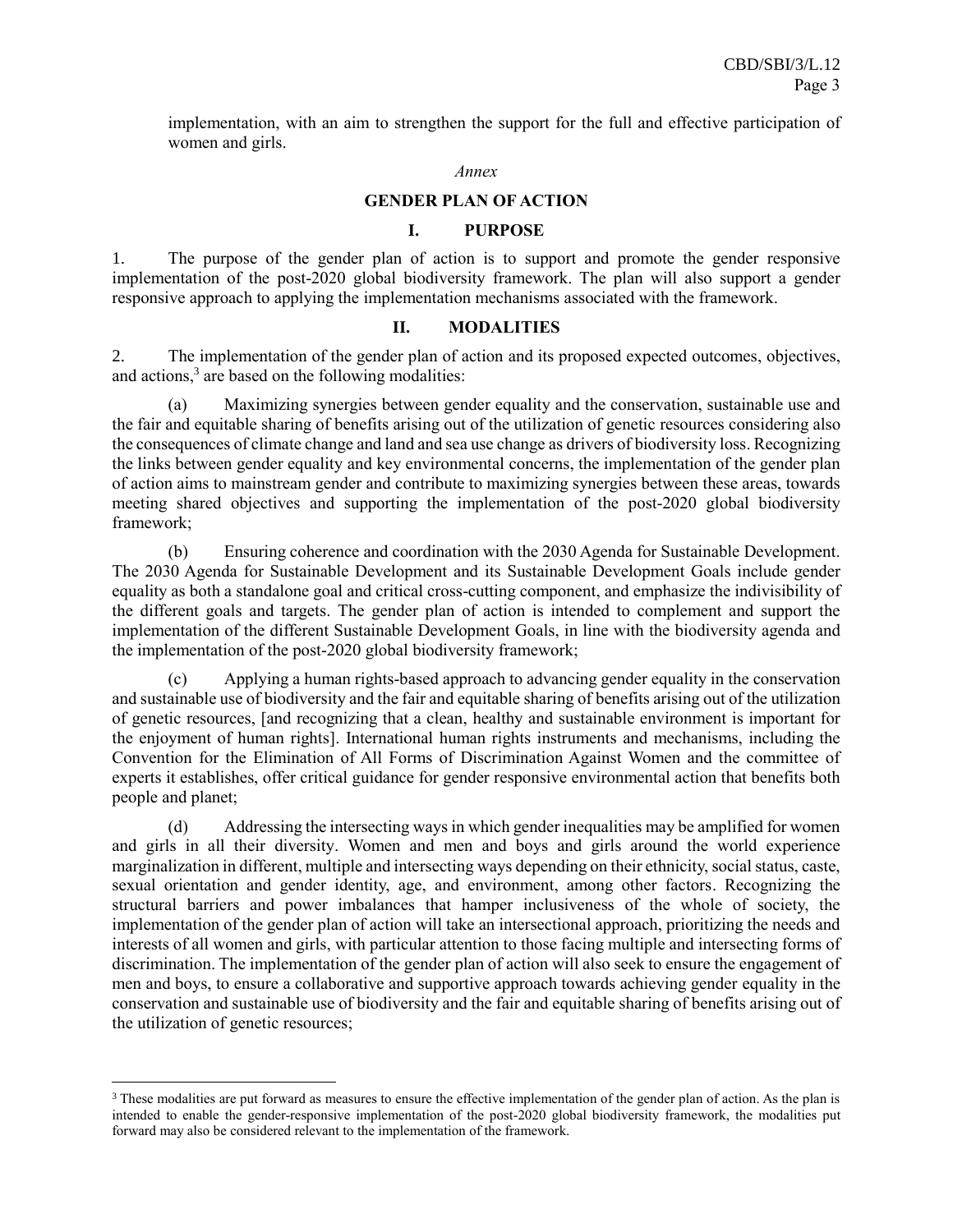(e) Ensuring meaningful and effective engagement and empowerment of women and girls from indigenous peoples and local communities. Indigenous women and girls and those from local communities are integrally involved in the conservation and sustainable use of biodiversity, and yet continue to face discrimination and remain marginalized in decision-making processes, access and ownership over resources including land, and in the receipt of benefits associated with [biological and] genetic resources [and ecosystem services]. As such, it is proposed that implementation of the gender plan of action include a focus on empowering and supporting the meaningful, informed and effective engagement of women and girls from indigenous peoples and local communities to address their rights, needs and interests, and to recognize and value their traditional knowledge, innovations, practices, technologies and cultures and their related rights in support of the conservation and sustainable use of biodiversity, and in the fair and equitable sharing of benefits.

3. For readability, individual references to women and girls from indigenous peoples and local communities, and women and girls in all their diversity, are not included in each of the statements put forward below. The gender plan of action includes a focus on supporting the effective engagement of women and girls from indigenous peoples and local communities, and those facing multiple and intersecting forms of discrimination, in all actions. The references to "women and girls" in the expected outcomes, objectives and actions should thus be understood to include women and girls in all of their diversity, including from indigenous peoples and local communities and those facing multiple and intersecting forms of discrimination. When consulting women and girls from indigenous peoples and local communities it should be done under the principle of free, prior and informed consent.

## **III. EXPECTED OUTCOMES AND OBJECTIVES**

4. The gender plan of action contains three expected outcomes, under which are grouped a series of indicative objectives and actions and associated deliverables and timelines, as provided in the table below. The expected outcomes, objectives and actions of the gender plan of action are put forward with the aim of supporting the achievement of all the goals and targets of the post-2020 global biodiversity framework in a gender responsive manner, recognizing that effective action on biodiversity requires all members of society to be fully engaged.<sup>4</sup>

5. The indicative actions are intended to guide efforts to achieve the objectives of the plan, through a variety of measures directed at developing capacity and knowledge, preparing and applying guidance and relevant recommendations, fostering engagement, and facilitating and strengthening financing, among others. These actions are proposed as areas for which particular attention is needed, recognizing that other actions may be required both to complement and further define the efforts to achieve the associated objectives at national, subnational, as well as regional and international levels. Possible deliverables and proposed timelines are put forward to guide the implementation of the different actions.

6. The process for developing a gender plan of action is based on the understanding that all relevant actors have a role to play in implementing the Convention and supporting the objectives of gender mainstreaming. Taking a gender-responsive approach to the implementation of the post-2020 global biodiversity framework and the Convention entails a participatory, inclusive process. As such, Parties, together with subnational governments, cities and other local authorities, international and United Nations system entities, indigenous peoples and local communities, women's groups, youth, the private sector and other relevant stakeholders are invited to support the effective implementation of the post-2020 global biodiversity framework, including the gender plan of action.

 $\overline{a}$ 

<sup>4</sup> CBD/SBI/3/INF/41.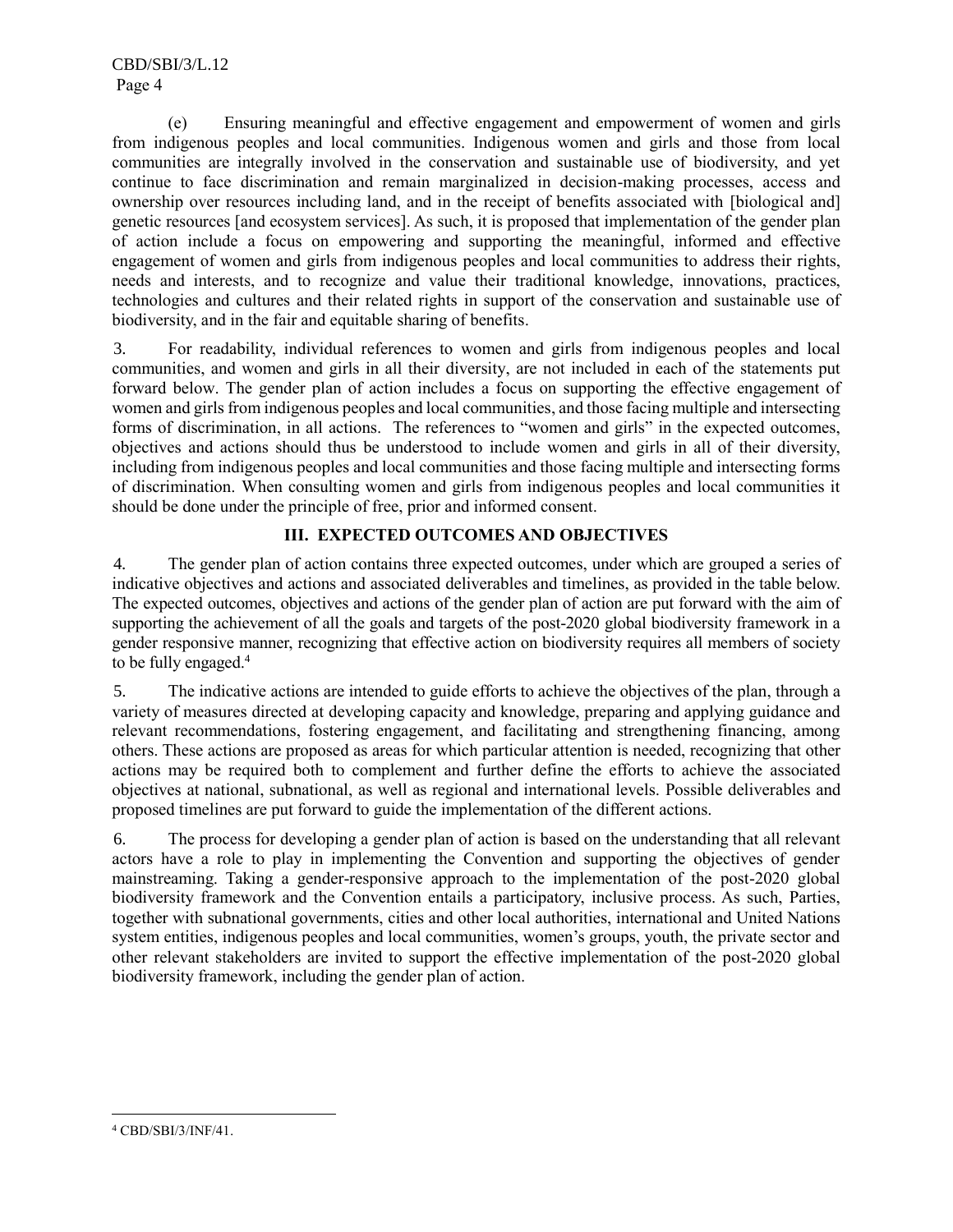# **GENDER PLAN OF ACTION**

| A.<br><b>Objectives</b>                                                                                                                                                                              | <b>B.</b><br><b>Indicative actions</b>                                                                                                                                                                                                                                               | $\mathbf{C}$ .<br><b>Possible deliverables</b>                                                                                                                                                                                                                                          | D.<br><b>Proposed</b> | E.<br><b>Responsible</b>                                                          | <b>Row</b><br>number |
|------------------------------------------------------------------------------------------------------------------------------------------------------------------------------------------------------|--------------------------------------------------------------------------------------------------------------------------------------------------------------------------------------------------------------------------------------------------------------------------------------|-----------------------------------------------------------------------------------------------------------------------------------------------------------------------------------------------------------------------------------------------------------------------------------------|-----------------------|-----------------------------------------------------------------------------------|----------------------|
| timelines<br>actors<br>Expected outcome 1: [All genders,] in particular women and girls, have equal opportunity and capacity to contribute to the three objectives of the<br>Convention              |                                                                                                                                                                                                                                                                                      |                                                                                                                                                                                                                                                                                         |                       |                                                                                   |                      |
| 1.1 Increase women and girls'<br>[rights to ownership and control]<br>over land and natural resources and<br>access to water,] to support the<br>conservation and sustainable use of<br>biodiversity | Compile baseline data and research on the<br>relationship between conservation interventions,<br>sustainable use and women and girls' [rights to<br>ownership and control over land and natural<br>resources and access to water,] and prepare<br>guidance for national-level action | Baseline data, research<br>and guidance on<br>women and girls'<br>[rights to ownership]<br>and control over land<br>and natural resources<br>and access to water] in<br>the context of<br>biodiversity<br>conservation and<br>sustainable use made<br>available to Parties for<br>SBI-4 | Timeframe:<br>2024    | Leading:<br>Secretariat,<br>relevant<br>organizations<br>Contributing:<br>Parties | $\mathfrak{D}$       |
|                                                                                                                                                                                                      | Take measures to update national legislation so<br>that women and girls have equitable access to<br>ownership and control over biological<br>resources, as well as land and waters                                                                                                   | Created or updated<br>legislation that provides<br>equal rights of access,<br>ownership and control<br>of land and waters for<br>women and men                                                                                                                                          | Timeframe:<br>2030    | Leading:<br>Parties,<br>relevant<br>organizations                                 | $\overline{3}$       |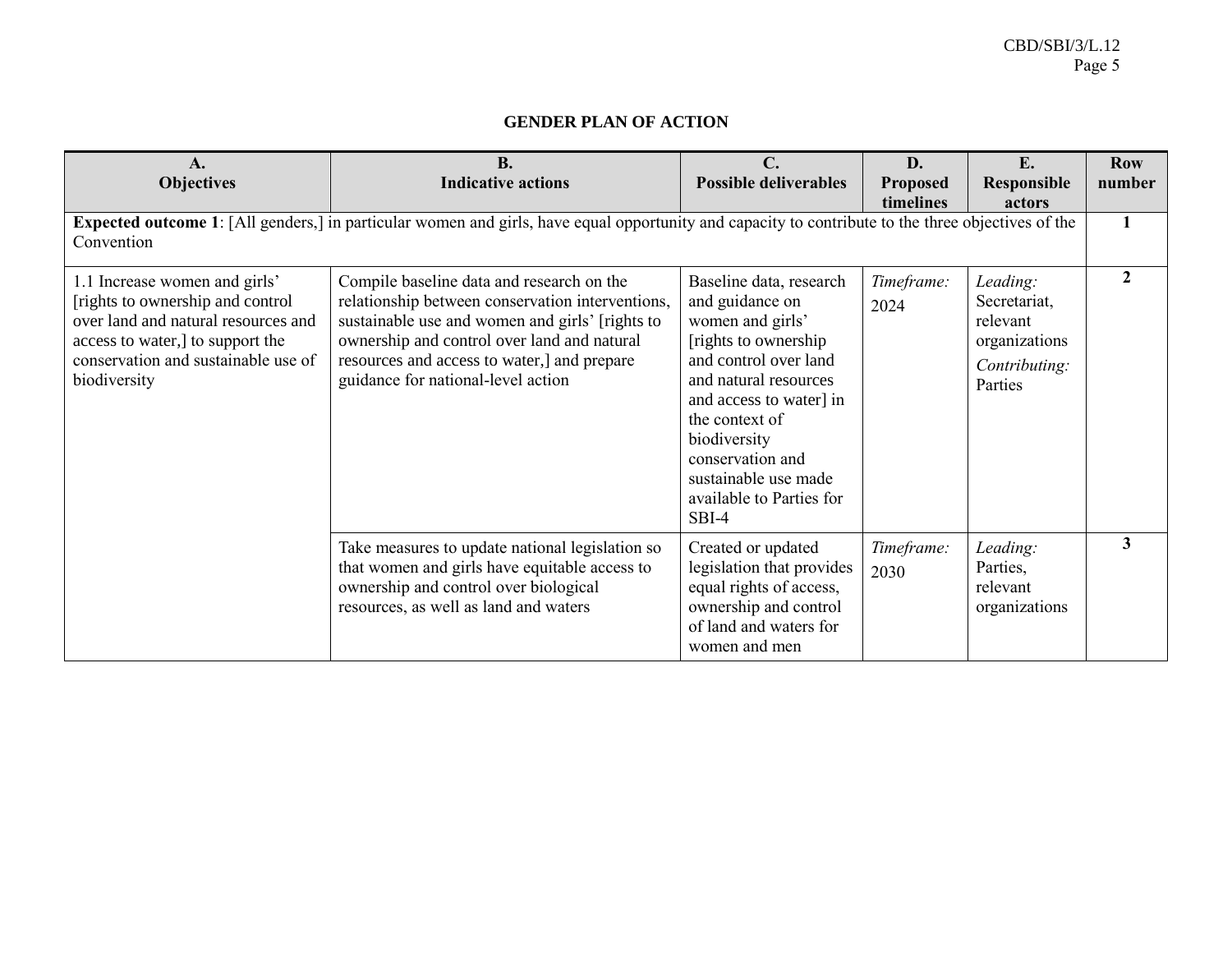| A.<br><b>Objectives</b>                                                                                                                                                                                                                                                                                       | <b>B.</b><br><b>Indicative actions</b>                                                                                                                                                                                                                                                                                                                                                                                                          | $\mathbf{C}$ .<br><b>Possible deliverables</b>                                                                                                                                                                                                      | D.<br><b>Proposed</b><br>timelines | E.<br><b>Responsible</b><br>actors                                                | <b>Row</b><br>number |
|---------------------------------------------------------------------------------------------------------------------------------------------------------------------------------------------------------------------------------------------------------------------------------------------------------------|-------------------------------------------------------------------------------------------------------------------------------------------------------------------------------------------------------------------------------------------------------------------------------------------------------------------------------------------------------------------------------------------------------------------------------------------------|-----------------------------------------------------------------------------------------------------------------------------------------------------------------------------------------------------------------------------------------------------|------------------------------------|-----------------------------------------------------------------------------------|----------------------|
|                                                                                                                                                                                                                                                                                                               | Support women's organizations and networks to<br>have equal opportunities to lead or participate in<br>decision-making on policies relating to the three<br>objectives of the Convention, including related<br>to land and waters, land tenure and property<br>reforms through inter alia, consultation of<br>women, in accordance with national law, and<br>the provision of financial support                                                 | Consultations that<br>included effective<br>engagement of women<br>and girls'<br>organizations/networks;<br>Financial and other<br>relevant support<br>provided to women and<br>girls'<br>organizations/networks<br>to strengthen their<br>capacity | Timeframe:<br>2030                 | Leading:<br>Parties,<br>relevant<br>organizations                                 | 4                    |
| 1.2 Ensure equal access for women<br>and girls to resources, services and<br>technologies to support their<br>engagement in the governance,<br>conservation and sustainable use of<br>biodiversity (including financial<br>services, credit, education, training<br>and relevant information among<br>others) | Conduct participatory assessments with<br>baselines to identify gender gaps and effective<br>measures to enable equal access to resources,<br>services and technologies relevant for the<br>governance, conservation and sustainable use of<br>biodiversity                                                                                                                                                                                     | Assessments<br>undertaken and<br>compilation shared<br>through side events and<br>on webpages of the<br>Convention                                                                                                                                  | Timeframe:<br>2026                 | Leading:<br>Parties,<br>relevant<br>organizations<br>Contributing:<br>Secretariat | 5                    |
|                                                                                                                                                                                                                                                                                                               | Take targeted measures to facilitate equal access<br>of women to financial services and credit, and<br>of women and girls to education, training,<br>information, among other relevant resources,<br>services and technologies relevant for their<br>engagement in the governance, conservation<br>and sustainable use of biodiversity and the fair<br>and equitable sharing of benefits arising out of<br>the utilization of genetic resources | Initiatives/programmes<br>established or enhanced<br>to facilitate equal<br>access of women to<br>financial services and<br>credit, and of women<br>and girls to training,<br>information and other<br>relevant measures                            | Timeframe:<br>2030                 | Leading:<br>Parties,<br>relevant<br>organizations<br>Contributing:<br>Secretariat | 6                    |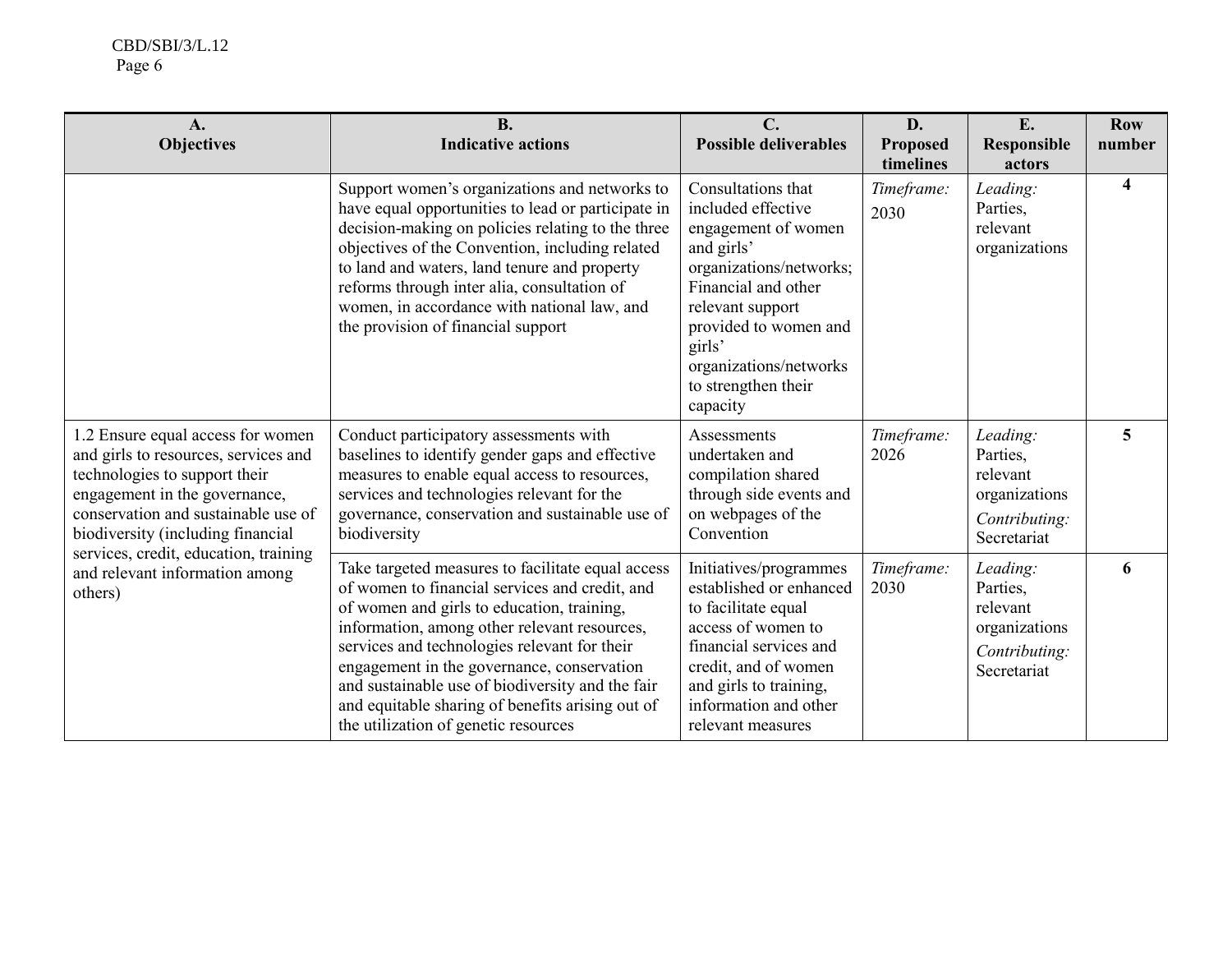| $A_{\bullet}$<br><b>Objectives</b>                                                                                                                                                             | <b>B.</b><br><b>Indicative actions</b>                                                                                                                                                                                                                                                                              | $\mathbf{C}$ .<br><b>Possible deliverables</b>                                                                                                                                                                                                               | D.<br><b>Proposed</b><br>timelines | E.<br><b>Responsible</b><br>actors                                                                              | <b>Row</b><br>number |
|------------------------------------------------------------------------------------------------------------------------------------------------------------------------------------------------|---------------------------------------------------------------------------------------------------------------------------------------------------------------------------------------------------------------------------------------------------------------------------------------------------------------------|--------------------------------------------------------------------------------------------------------------------------------------------------------------------------------------------------------------------------------------------------------------|------------------------------------|-----------------------------------------------------------------------------------------------------------------|----------------------|
|                                                                                                                                                                                                | [Adopt specific measures to respect, preserve<br>and maintain the traditional knowledge,<br>innovations and practices of women and girls<br>from indigenous peoples and local communities,<br>as well as their corresponding rights relevant to<br>the conservation and sustainable use of<br>biological diversity] | [Assessment and case<br>studies undertaken on<br>specific measures and<br>policies to respect,<br>preserve and maintain<br>traditional knowledge,<br>innovations and<br>practices of women and<br>girls from indigenous<br>peoples and local<br>communities] | [Timeframe:<br>2030]               | [Leading:<br>Parties,<br>IPLCs,<br>relevant<br>organizations,<br>the research<br>community,<br>Secretariat]     |                      |
| 1.3 Ensure gender equitable access<br>in relation to access and benefit<br>sharing instruments, as appropriate                                                                                 | Develop, test and promote relevant<br>methodologies to mainstream gender<br>perspectives in access and benefit-sharing<br>instruments, as appropriate                                                                                                                                                               | Guidance on<br>mainstreaming gender<br>in relation to access and<br>benefit-sharing<br>instruments made<br>available to Parties                                                                                                                              | Timeframe:<br>2026                 | Leading:<br>Relevant<br>organizations,<br>the research<br>community,<br>Secretariat<br>Contributing:<br>Parties | 7                    |
| 1.4 Promote women's<br>empowerment and entrepreneurial<br>opportunities in biodiversity-based<br>supply chains and sectors, that<br>support sustainable management<br>and production practices | Conduct assessments on gender roles across<br>biodiversity-based supply chains and sectors to<br>determine gender gaps and make use of<br>assessments already undertaken in this regard                                                                                                                             | Assessments and case<br>studies inform decision-<br>making and are shared<br>through webinars and<br>side events                                                                                                                                             | Timeframe:<br>2026                 | Leading:<br>Private sector,<br>Parties,<br>relevant<br>organizations<br>Contributing:<br>Secretariat            | 8                    |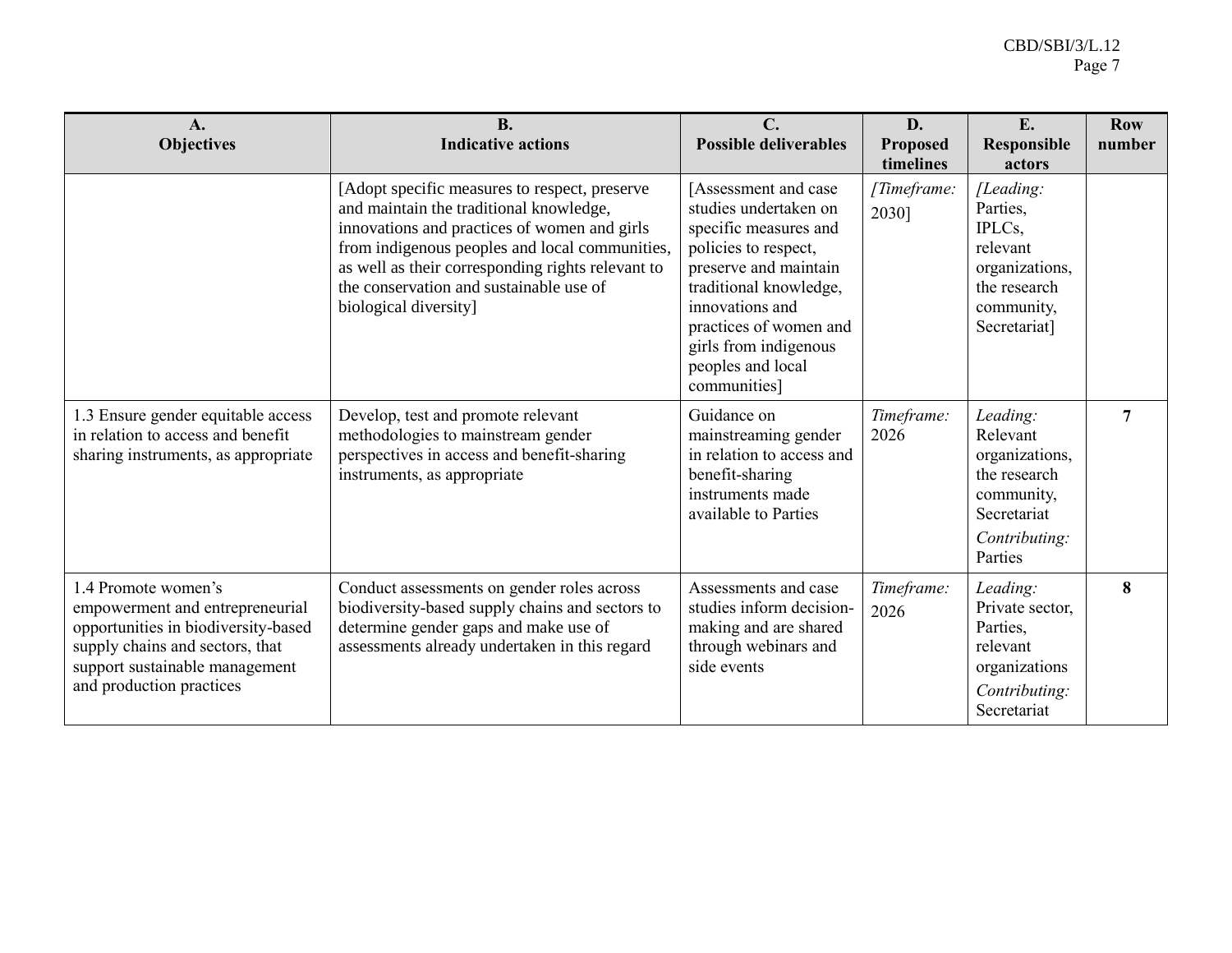| A.<br><b>Objectives</b>                                                                                                                                                                                                                                                                                                             | <b>B.</b><br><b>Indicative actions</b>                                                                                                                                                                                                                                                                             | $\mathbf{C}$ .<br><b>Possible deliverables</b>                                                                                                                                                                                            | D.<br><b>Proposed</b>                | E.<br><b>Responsible</b>                                                          | <b>Row</b><br>number |
|-------------------------------------------------------------------------------------------------------------------------------------------------------------------------------------------------------------------------------------------------------------------------------------------------------------------------------------|--------------------------------------------------------------------------------------------------------------------------------------------------------------------------------------------------------------------------------------------------------------------------------------------------------------------|-------------------------------------------------------------------------------------------------------------------------------------------------------------------------------------------------------------------------------------------|--------------------------------------|-----------------------------------------------------------------------------------|----------------------|
|                                                                                                                                                                                                                                                                                                                                     | Implement supportive interventions to promote<br>women's empowerment and entrepreneurial<br>opportunities in biodiversity-based supply<br>chains and sectors that support sustainable<br>management and production practices                                                                                       | [Capacity-building and<br>development<br>workshops and training<br>sessions carried out for<br>women focused on<br>empowerment and<br>entrepreneurial<br>opportunities relevant<br>to biodiversity-based<br>supply chains and<br>sectors] | timelines<br>Timeframe:<br>[Ongoing] | actors<br>Leading:<br>Private sector,<br>Parties,<br>relevant<br>organizations    | 9                    |
| 1.5 Identify and eliminate, prevent<br>and respond, to all forms of gender-<br>based discrimination and violence<br>in particular in relation to control,<br>ownership and access to sustainable<br>use and conservation of<br>biodiversity, including protecting<br>women environmental human rights<br>defenders and park rangers | Develop and deploy data, tools, and strategies,<br>to understand and address gender-based<br>violence and biodiversity linkages, including<br>with a focus on the protection of women<br>environmental human rights defenders, to<br>support biodiversity policy and programming<br>development and implementation | Data and/or knowledge<br>products, campaigns,<br>tools, webinars, on the<br>links between gender-<br>based violence and<br>biodiversity, produced<br>and made available to<br>Parties and stakeholders                                    | Timeframe:<br>2026                   | Leading:<br>Relevant<br>organizations,<br>Secretariat<br>Contributing:<br>Parties | <b>10</b>            |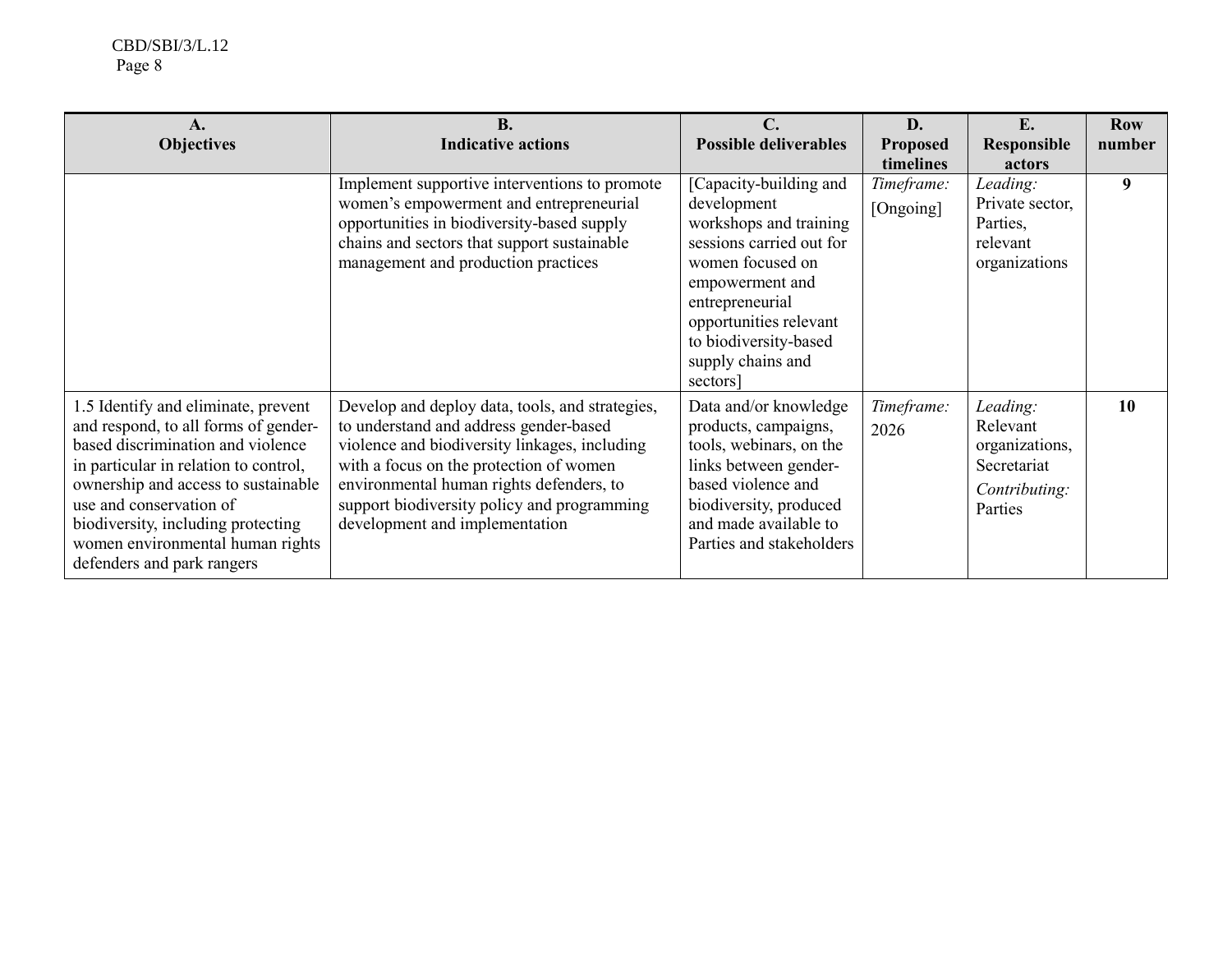| $\mathbf{A}$ .<br><b>Objectives</b>                                                                                                                                                                                                       | <b>B.</b><br><b>Indicative actions</b>                                                                                                                                                                                                                                                                                                       | $\mathbf{C}$ .<br><b>Possible deliverables</b>                                                                                                                                                                                                                                                                                                                                          | D.<br><b>Proposed</b><br>timelines | E.<br><b>Responsible</b><br>actors                                                | <b>Row</b><br>number |
|-------------------------------------------------------------------------------------------------------------------------------------------------------------------------------------------------------------------------------------------|----------------------------------------------------------------------------------------------------------------------------------------------------------------------------------------------------------------------------------------------------------------------------------------------------------------------------------------------|-----------------------------------------------------------------------------------------------------------------------------------------------------------------------------------------------------------------------------------------------------------------------------------------------------------------------------------------------------------------------------------------|------------------------------------|-----------------------------------------------------------------------------------|----------------------|
|                                                                                                                                                                                                                                           | Effective measures are taken to eliminate,<br>prevent and respond, to all forms of gender-<br>based discrimination and violence in particular<br>in relation to control, ownership and access to<br>sustainable use and conservation of biodiversity,<br>including protecting women environmental<br>human rights defenders and park rangers | [Case studies are<br>compiled and shared on<br>implementing measures<br>to eliminate, prevent<br>and respond to all<br>forms of gender-based<br>discrimination and<br>violence related to<br>control, ownership, and<br>access to sustainable<br>use and conservation of<br>biodiversity, including<br>protecting women<br>environmental human<br>rights defenders and<br>park rangers] | [Timeframe:<br>2026]               | [Leading:<br>Parties,<br>relevant<br>organizations,<br>the research<br>community] |                      |
| <b>Expected outcome 2</b> : Biodiversity policy, planning and programming decisions address equally the perspectives, interests, needs and human<br>rights of [all genders,] in particular [of] women and girls                           |                                                                                                                                                                                                                                                                                                                                              |                                                                                                                                                                                                                                                                                                                                                                                         |                                    |                                                                                   |                      |
| 2.1 Increase opportunities and<br>strengthen the meaningful and<br>effective participation and<br>leadership of women at all levels of<br>action, engagement and decision-<br>making related to the three<br>objectives of the Convention | Convene an expert group meeting, including<br>women environmental human rights defenders,<br>to develop guidance and recommendations to<br>aimed at eliminating gender disparities in the<br>participation and leadership of women and<br>decision-making related to the three objectives<br>of the Convention                               | Report of Expert Group<br>meeting and<br>recommendations made<br>available to Parties and<br>stakeholders                                                                                                                                                                                                                                                                               | Timeframe:<br>2024                 | Leading:<br>Secretariat,<br>relevant<br>organizations,<br>Parties                 | 12                   |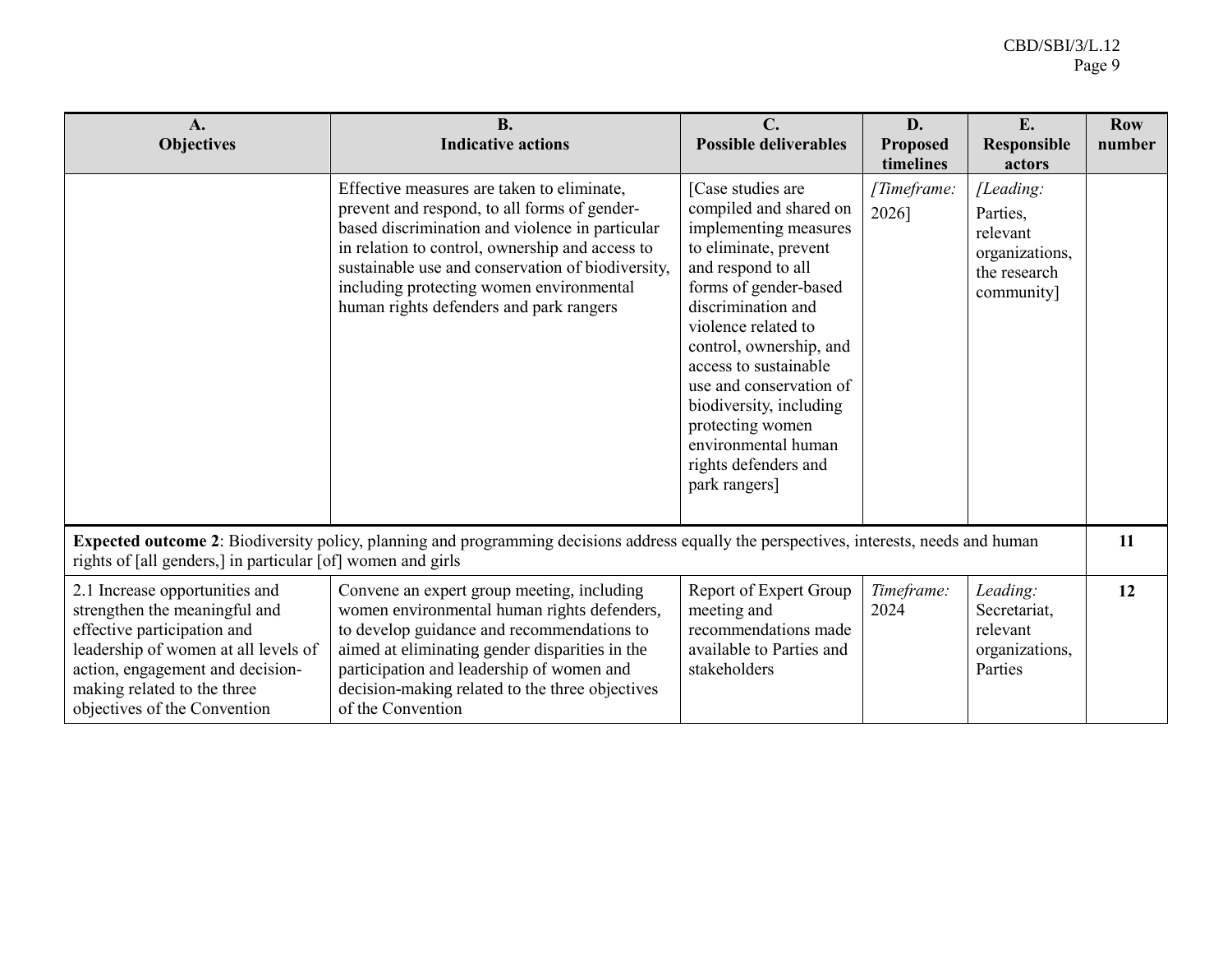| $\mathbf{A}$ .<br><b>Objectives</b>                                                                                                                                                                                                | <b>B.</b><br><b>Indicative actions</b>                                                                                                                                                                          | $\mathbf{C}$ .<br><b>Possible deliverables</b>                                                                                                                                                                  | D.<br><b>Proposed</b><br>timelines | E.<br><b>Responsible</b><br>actors                    | <b>Row</b><br>number |
|------------------------------------------------------------------------------------------------------------------------------------------------------------------------------------------------------------------------------------|-----------------------------------------------------------------------------------------------------------------------------------------------------------------------------------------------------------------|-----------------------------------------------------------------------------------------------------------------------------------------------------------------------------------------------------------------|------------------------------------|-------------------------------------------------------|----------------------|
|                                                                                                                                                                                                                                    | Apply guidance and recommendations to ensure<br>women's informed and effective participation<br>and equal leadership in governance bodies at all<br>levels related to the three objectives of the<br>Convention | Data/information on<br>women's participation<br>and leadership in<br>biodiversity-related<br>governance bodies are<br>included in national<br>reports under the<br>Convention on<br><b>Biological Diversity</b> | Timeframe:<br>2026                 | Leading:<br>Parties,<br>relevant<br>organizations     | 13                   |
| 2.2 Enhance the meaningful and<br>effective participation and<br>leadership of women in processes<br>under the Convention on Biological<br>Diversity, including through the<br>engagement of women's groups and<br>women delegates | Support capacity development in leadership,<br>negotiation, and facilitation for women<br>delegates, including through webinars and in-<br>session training, through remote and in-person<br>modalities         | Webinars, in-session<br>training, active<br>engagement of<br>representatives in the<br><b>Friends of Gender</b><br><b>Equality Group under</b><br>the Convention on<br><b>Biological Diversity</b>              | Timeframe:<br>2026                 | Leading:<br>Secretariat,<br>relevant<br>organizations | 14                   |
|                                                                                                                                                                                                                                    | Ensure gender expertise included in all advisory<br>and expert bodies under the Convention on<br><b>Biological Diversity</b>                                                                                    | Gender<br>experts/women's group<br>representatives are<br>included in all advisory<br>and expert bodies/-<br>meetings under the<br>Convention on<br><b>Biological Diversity</b>                                 | Timeframe:<br>2026                 | Leading:<br>Secretariat                               | 15                   |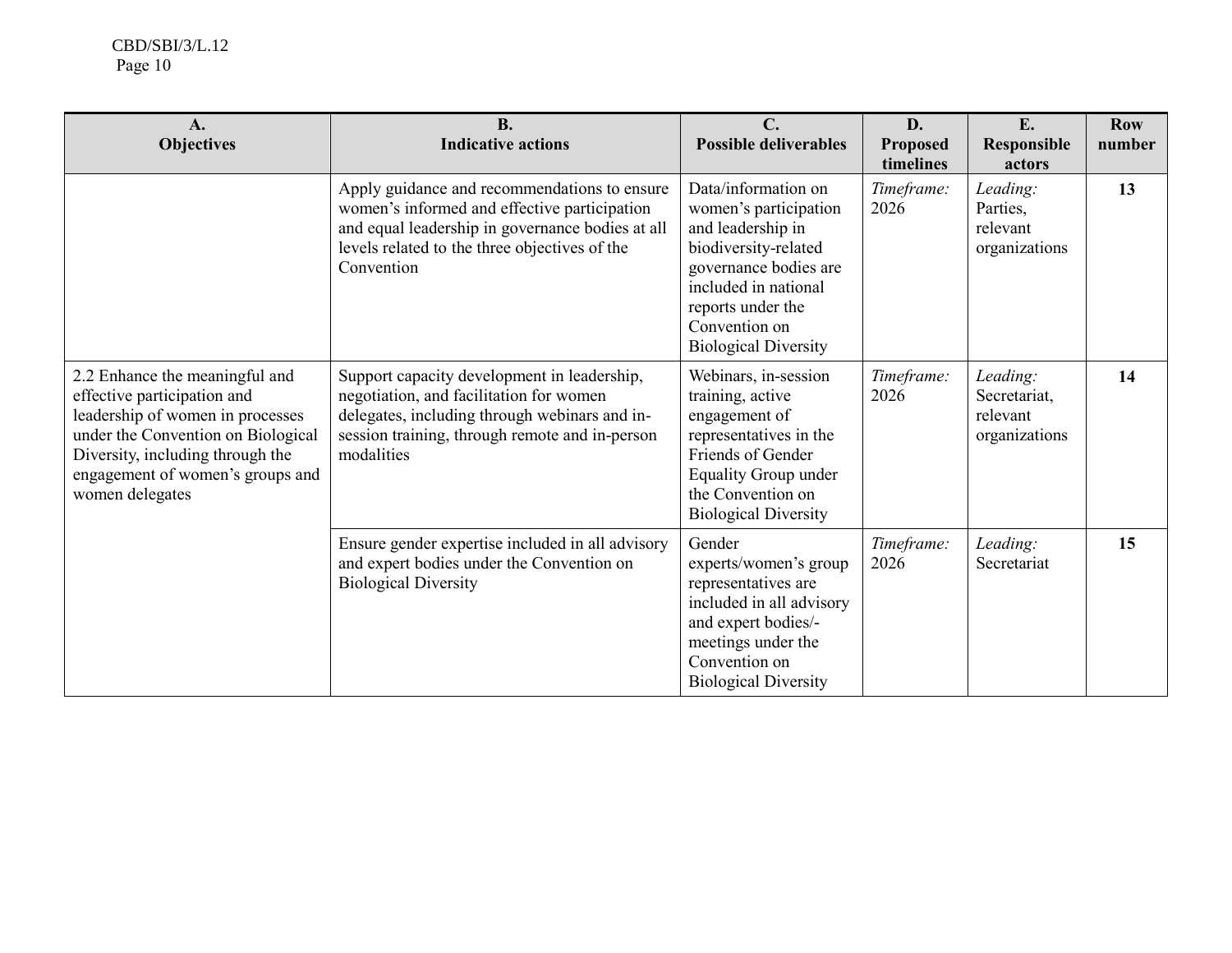| A.<br><b>Objectives</b>                                                                                                                                      | <b>B.</b><br><b>Indicative actions</b>                                                                                                                                                                                                                     | $C_{\cdot}$<br><b>Possible deliverables</b>                                                                                                                                                                     | D.<br><b>Proposed</b><br>timelines   | E.<br><b>Responsible</b><br>actors                                                                                                      | <b>Row</b><br>number |
|--------------------------------------------------------------------------------------------------------------------------------------------------------------|------------------------------------------------------------------------------------------------------------------------------------------------------------------------------------------------------------------------------------------------------------|-----------------------------------------------------------------------------------------------------------------------------------------------------------------------------------------------------------------|--------------------------------------|-----------------------------------------------------------------------------------------------------------------------------------------|----------------------|
|                                                                                                                                                              | Undertake assessments to determine measures<br>to enable women's meaningful, informed and<br>effective participation in the new programme of<br>work on Article $8(j)$ and analyse gender<br>considerations to be addressed in this work<br>programme      | Measures to enable<br>women's meaningful,<br>informed and effective<br>participation and<br>gender considerations<br>are incorporated in the<br>new programme of<br>work on Article $8(i)$                      | Timeframe:<br>2024                   | Leading:<br>Indigenous<br>peoples and<br>local<br>communities,<br>Parties,<br>relevant<br>organizations<br>Contributing:<br>Secretariat | 16                   |
| 2.3 Integrate [human]<br>rights][women's rights] and gender<br>equality considerations into national<br>biodiversity strategies and action<br>plans (NBSAPs) | Provide capacity-building and development<br>opportunities for governments at all levels and<br>other relevant stakeholders on gender<br>responsive development, planning,<br>implementation, budgeting, monitoring,<br>evaluation and reporting of NBSAPs | Capacity-building and<br>development initiatives<br>undertaken, templates,<br>guides and toolkits<br>developed                                                                                                  | Timeframe:<br>[Ongoing] <sup>5</sup> | Leading:<br>Relevant<br>organizations,<br>Parties,<br>Secretariat                                                                       | 18                   |
|                                                                                                                                                              | Appoint national gender-biodiversity focal<br>points to support knowledge exchange, sharing<br>experiences and best practices, peer-to-peer<br>learning, mentoring and coaching                                                                            | National gender-<br>biodiversity focal<br>points nominated,<br>learning activities<br>conducted,<br>recommendations for<br>support prepared, and<br>an awareness<br>raising/knowledge<br>sharing plan developed | Timeframe:<br>2024                   | Leading:<br>Parties<br>Contributing:<br>Secretariat,<br>relevant<br>organizations                                                       | 19                   |

 $\overline{a}$ 

<sup>5</sup> As per decision under item 9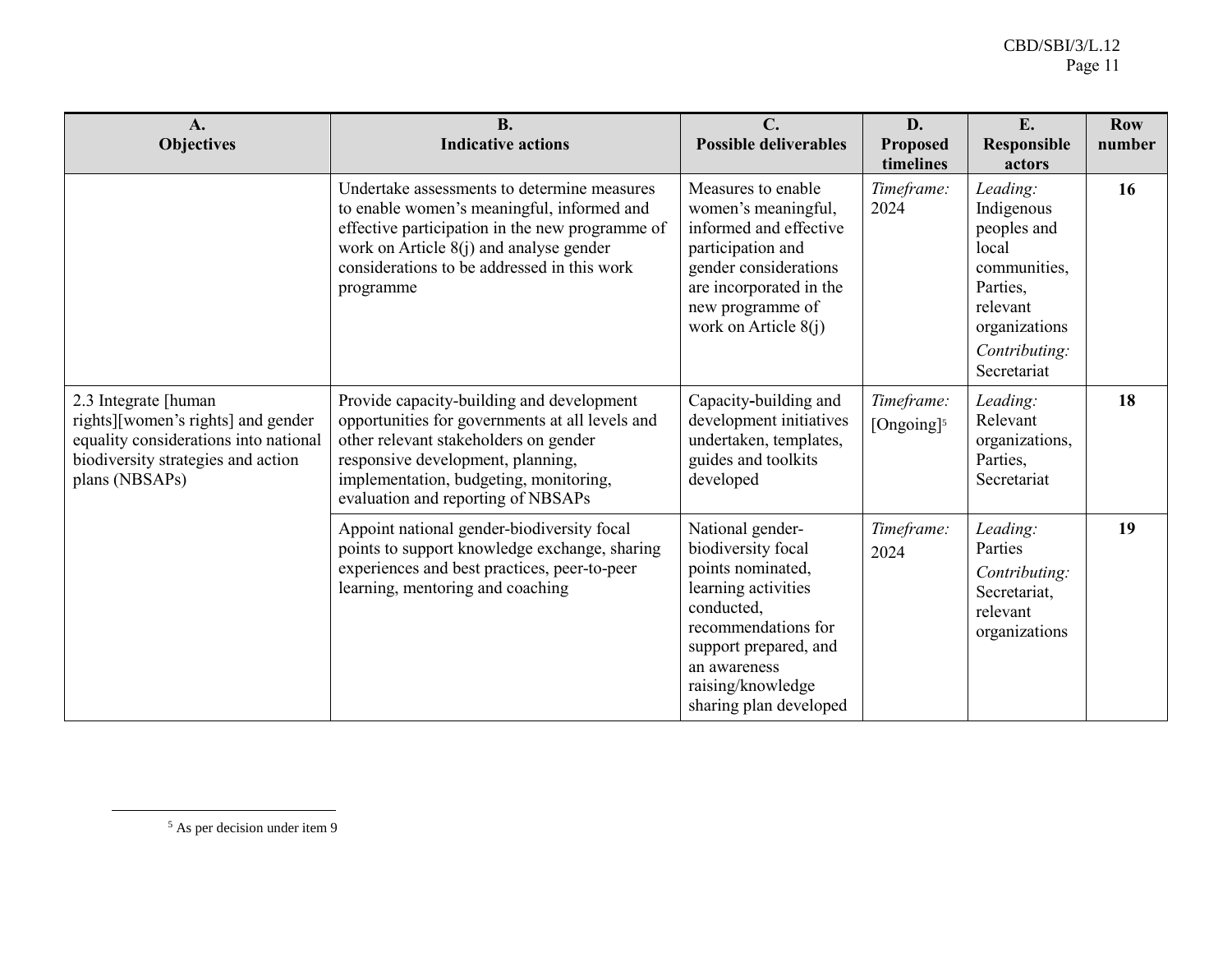| A.<br><b>Objectives</b>                                                                                                                                                                                                                                                                                                                                                                              | <b>B.</b><br><b>Indicative actions</b>                                                                                                                                                                                                                                                                               | $\mathbf{C}$ .<br><b>Possible deliverables</b>                                                                                                                                                                                                        | D.<br><b>Proposed</b><br>timelines | E.<br><b>Responsible</b><br>actors                                                | <b>Row</b><br>number |
|------------------------------------------------------------------------------------------------------------------------------------------------------------------------------------------------------------------------------------------------------------------------------------------------------------------------------------------------------------------------------------------------------|----------------------------------------------------------------------------------------------------------------------------------------------------------------------------------------------------------------------------------------------------------------------------------------------------------------------|-------------------------------------------------------------------------------------------------------------------------------------------------------------------------------------------------------------------------------------------------------|------------------------------------|-----------------------------------------------------------------------------------|----------------------|
|                                                                                                                                                                                                                                                                                                                                                                                                      | Engage all relevant stakeholders, particularly<br>women's groups, gender institutions and gender<br>experts and indigenous peoples and local<br>communities, in the process of developing and<br>updating NBSAPs and related biodiversity<br>policies, plans, and strategies at all levels                           | Gender responsive<br><b>NBSAPs</b>                                                                                                                                                                                                                    | Timeframe:<br>2026                 | Leading:<br>Parties,<br>relevant<br>organizations                                 | 20                   |
| framework                                                                                                                                                                                                                                                                                                                                                                                            | <b>Expected outcome 3</b> : Enabling conditions are created to ensure gender responsive implementation of the post-2020 global biodiversity                                                                                                                                                                          |                                                                                                                                                                                                                                                       |                                    |                                                                                   | 21                   |
| 3.1 Develop national capacity to<br>produce and use gender and<br>biodiversity data, including relevant<br>data disaggregation (e.g. sex, age,<br>ethnicity and other demographic<br>factors)                                                                                                                                                                                                        | Build knowledge and capacity of national<br>statistical offices to ensure the systematic<br>collection of sex disaggregated biodiversity data<br>and the development and use of relevant gender-<br>specific indicators                                                                                              | Training tools<br>developed and capacity<br>development support<br>provided, available data<br>disaggregated by sex                                                                                                                                   | Timeframe:<br>2026                 | Leading:<br>Parties,<br>relevant<br>organizations                                 | 22                   |
|                                                                                                                                                                                                                                                                                                                                                                                                      | Share sample indicators, data, best practices and<br>relevant guidance on developing and monitoring<br>data disaggregated by sex and other<br>demographic factors, per sector                                                                                                                                        | Webinars, in-session<br>workshops, prepare<br>report highlighting best<br>practices                                                                                                                                                                   | Timeframe:<br>2026                 | Leading:<br>Parties,<br>Secretariat,<br>relevant<br>organizations                 | 23                   |
| 3.2 Strengthen the evidence base,<br>understanding and analysis of the<br>gender-related impacts of the<br>implementation of the post-2020<br>global biodiversity framework and<br>the role of women and girls as<br>agents of change in achieving its<br>goals and targets, including insights<br>from traditional knowledge of<br>women and girls from indigenous<br>peoples and local communities | Undertake research and analysis, and collect and<br>apply information and data, including gender-<br>differentiated traditional knowledge, on the<br>gender-differentiated impacts of the<br>implementation of the post-2020 global<br>biodiversity framework and the role of women<br>and girls as agents of change | Information materials,<br>available data<br>sources/databases,<br>reports and compilation<br>documents shared<br>through webinars, side<br>events at meetings of<br>Convention bodies,<br>social media and on<br>gender webpages of the<br>Convention | Timeframe:<br>2026                 | Leading:<br>Parties,<br>relevant<br>organizations<br>Contributing:<br>Secretariat | 24                   |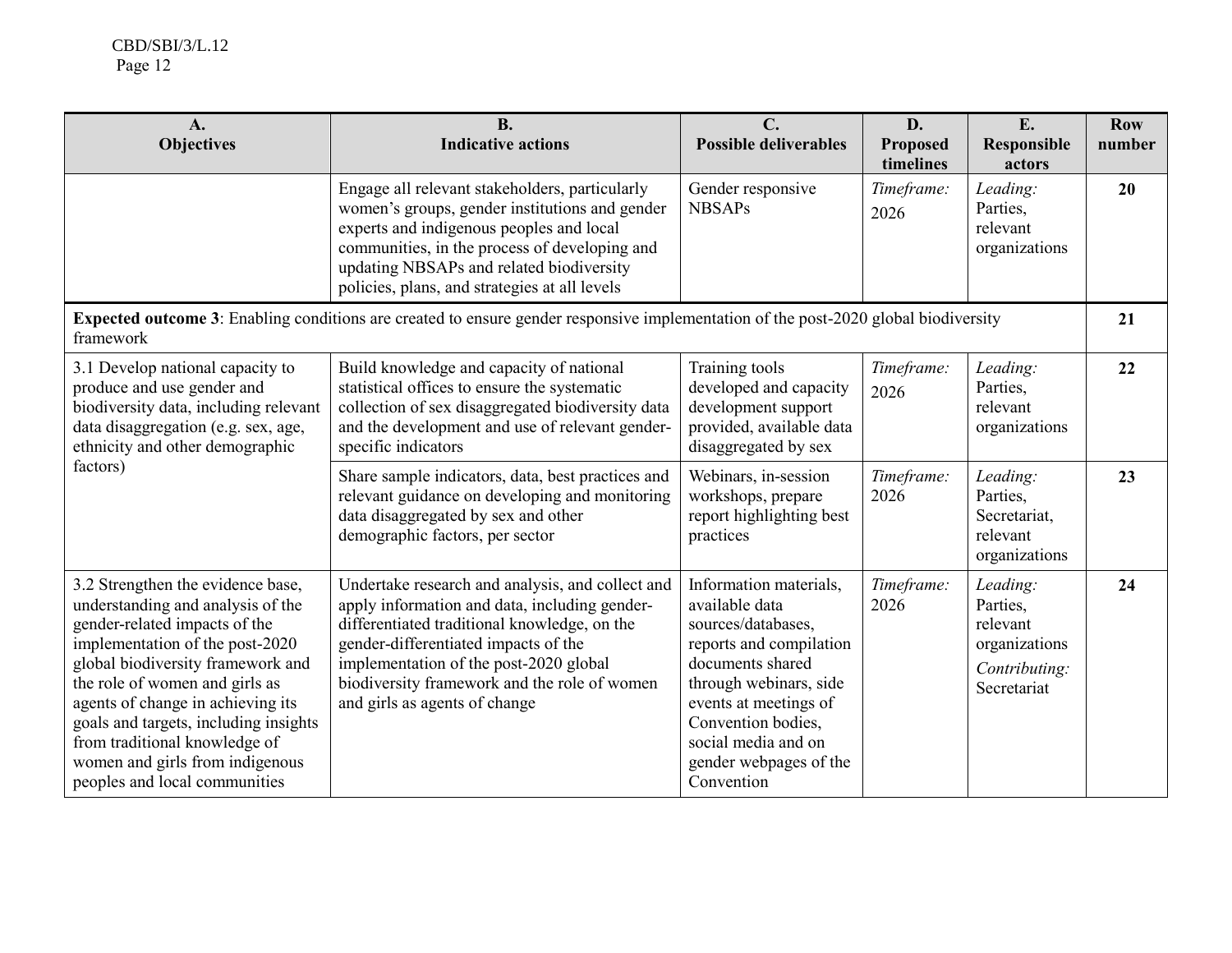| $\mathbf{A}$ .<br><b>Objectives</b>                                                                                                                                                                                                                                | <b>B.</b><br><b>Indicative actions</b>                                                                                                                                                                                                                                                                                                                                                                                   | $\mathbf{C}$ .<br><b>Possible deliverables</b>                                                                                                                                                                                                                                                                                          | D.<br><b>Proposed</b><br>timelines       | E.<br><b>Responsible</b><br>actors                                                                                                                                     | <b>Row</b><br>number |
|--------------------------------------------------------------------------------------------------------------------------------------------------------------------------------------------------------------------------------------------------------------------|--------------------------------------------------------------------------------------------------------------------------------------------------------------------------------------------------------------------------------------------------------------------------------------------------------------------------------------------------------------------------------------------------------------------------|-----------------------------------------------------------------------------------------------------------------------------------------------------------------------------------------------------------------------------------------------------------------------------------------------------------------------------------------|------------------------------------------|------------------------------------------------------------------------------------------------------------------------------------------------------------------------|----------------------|
| 3.3 Support access to information<br>and public participation of women<br>and girls' organizations, networks,<br>leaders and gender experts in the<br>resourcing, implementation,<br>monitoring and reporting on the<br>post-2020 global biodiversity<br>framework | Organize capacity-building and development<br>workshops and prepare guidelines to enhance<br>the capacity of women and girls' organizations,<br>networks and gender experts to support<br>planning, implementation and reporting on<br>national biodiversity strategies and action plans<br>and related activities, including integration of<br>gender considerations into all biodiversity<br>programming at all levels | Capacity-building and<br>development<br>workshops undertaken,<br>and guidelines prepared<br>Reporting on<br>capacity-building and<br>development initiatives<br>and engagement of<br>women's organizations,<br>networks and gender<br>experts included in<br>national reports under<br>the Convention on<br><b>Biological Diversity</b> | Timeframe:<br>2026<br>Timeframe:<br>2030 | Leading:<br>Secretariat,<br>relevant<br>organizations<br>Contributing:<br>Parties<br>Leading:<br>Parties,<br>relevant<br>organizations<br>Contributing:<br>Secretariat | 25                   |
| 3.4 Ensure coherent gender<br>responsive implementation of the<br>post-2020 global biodiversity<br>framework, through identifying<br>synergies and drawing on relevant<br>experience from related United<br>Nations and international processes                    | Promote gender-biodiversity linkages in<br>relevant tools, information and activities of<br>United Nations and international processes, and<br>undertake joint activities with Rio conventions,<br>United Nations and international gender<br>partners                                                                                                                                                                   | Relevant linkages with<br>United Nations and<br>international processes<br>promoted, joint<br>activities, including<br>high-level events at<br>major international<br>meetings                                                                                                                                                          | Timeframe:<br>2030                       | Leading:<br>Secretariat,<br>United<br>Nations and<br>international<br>partners                                                                                         | 26                   |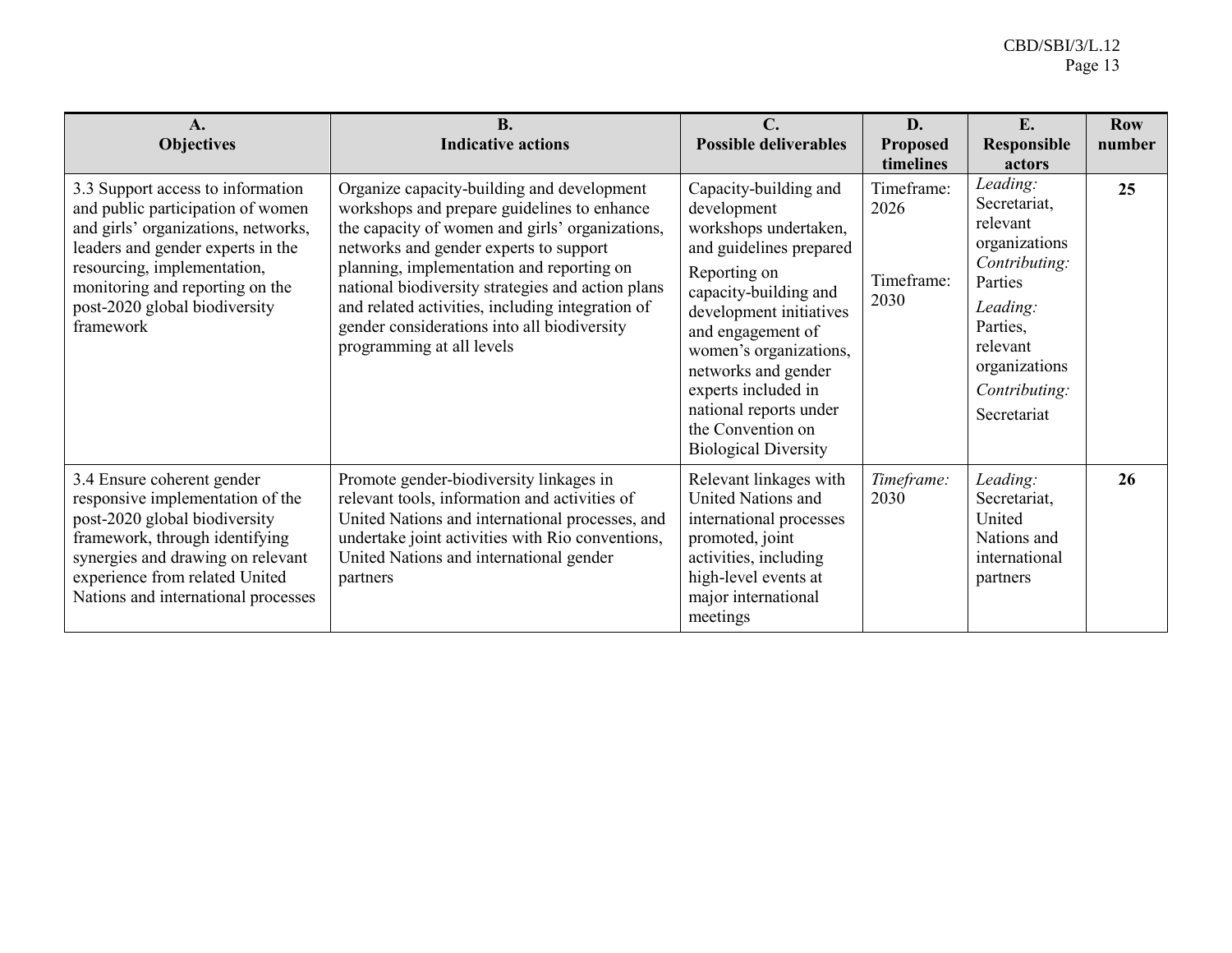| A.<br><b>Objectives</b>                                                                                                                                                                                                                                                       | <b>B.</b><br><b>Indicative actions</b>                                                                                                                                                                                                                                                                                       | $\mathbf{C}$ .<br><b>Possible deliverables</b>                                                                                                                                                                                                          | D.<br><b>Proposed</b><br>timelines | E.<br><b>Responsible</b><br>actors                                                                 | <b>Row</b><br>number |
|-------------------------------------------------------------------------------------------------------------------------------------------------------------------------------------------------------------------------------------------------------------------------------|------------------------------------------------------------------------------------------------------------------------------------------------------------------------------------------------------------------------------------------------------------------------------------------------------------------------------|---------------------------------------------------------------------------------------------------------------------------------------------------------------------------------------------------------------------------------------------------------|------------------------------------|----------------------------------------------------------------------------------------------------|----------------------|
|                                                                                                                                                                                                                                                                               | Establish coordination mechanisms among<br>women and girls' organizations/networks,<br>ministries or other institutions responsible for<br>gender and those responsible for the<br>environment, relevant focal points, and local<br>partners to strengthen coherent programming on<br>gender and biodiversity-related issues | National-level gender-<br>biodiversity/environme<br>nt working<br>groups/coordination<br>mechanisms<br>established, reports on<br>progress provided; In-<br>session workshop / side<br>event to exchange<br>experiences and discuss<br>gaps, challenges | Timeframe:<br>2026                 | Leading:<br>Parties,<br>relevant<br>organizations                                                  | 27                   |
| 3.5 Ensure that national reports and<br>submissions under the Convention<br>on Biological Diversity provide<br>information on the implementation<br>of the gender plan of action and<br>gender-responsive implementation<br>of the post-2020 global biodiversity<br>framework | Identify and compile best practices, lessons<br>learned and gaps in gender responsive<br>implementation, monitoring and reporting, with<br>the engagement of women's organizations and<br>networks, and gender experts                                                                                                       | Best practices, lessons<br>learned and identified<br>gaps presented in in-<br>session meetings or<br>side events and shared<br>on the website of the<br>Convention on<br><b>Biological Diversity</b>                                                    | Timeframe:<br>2026                 | Leading:<br>Parties,<br>women's<br>groups/-netwo<br>rks, relevant<br>organizations,<br>Secretariat | 28                   |
|                                                                                                                                                                                                                                                                               | Use gender-specific indicators and data<br>disaggregated by sex in reporting on progress<br>towards implementation of the goals and targets<br>of the post-2020 global biodiversity framework,<br>and report on progress in implementation of the<br>gender plan of action                                                   | National reports under<br>the Convention on<br><b>Biological Diversity</b><br>include reporting on<br>implementation of the<br>gender plan of action<br>and include gender-<br>specific indicators and<br>sex-disaggregated data                        | Timeframe:<br>2030                 | Leading:<br>Parties                                                                                | 29                   |